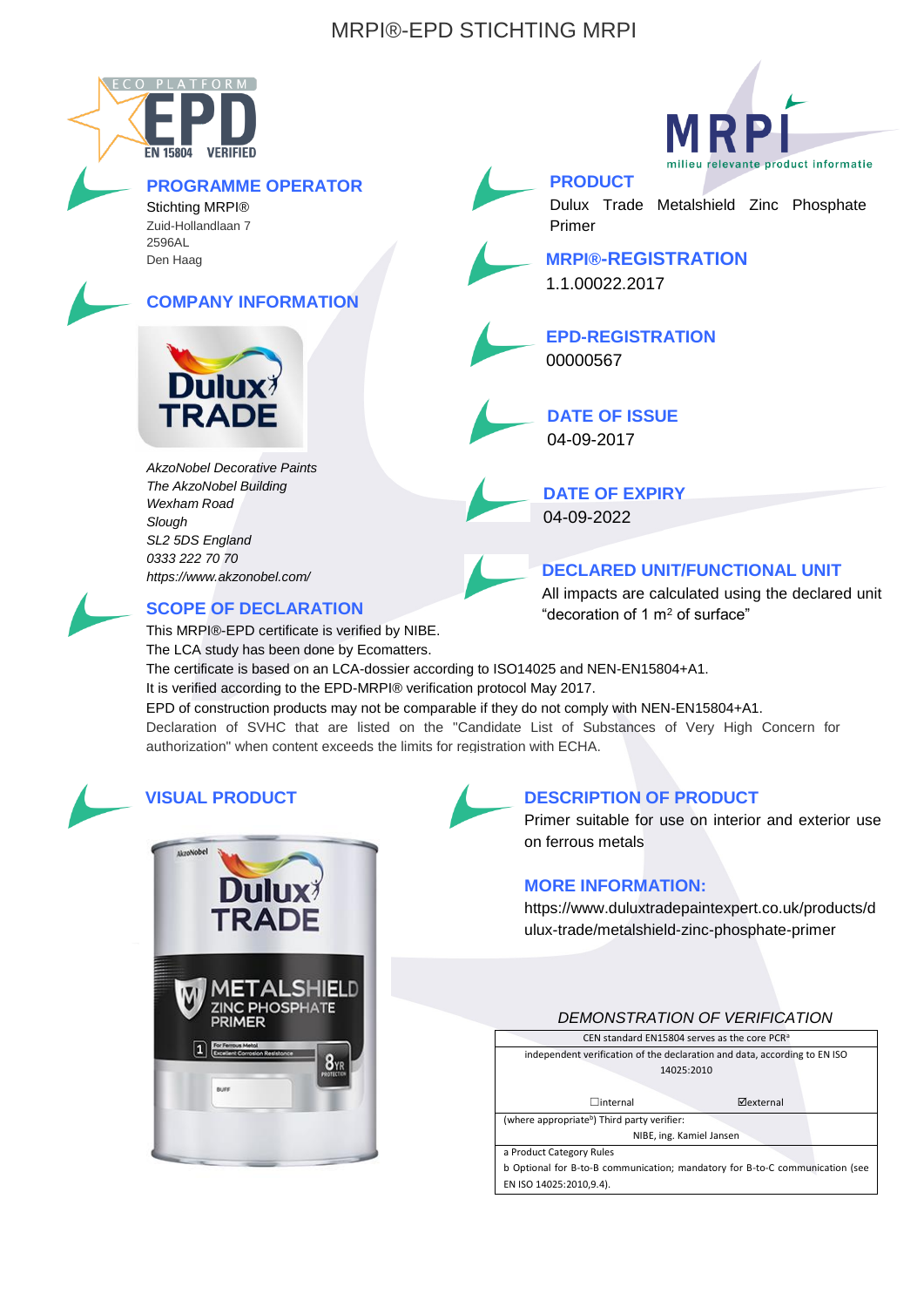



### **DETAILED PRODUCT DESCRIPTION**

This EPD is representative for the product Dulux Trade Metalshield Zinc Phosphate Primer.

Dulux Trade Metalshield Zinc Phosphate Primer is a high performance primer with excellent rust inhibiting performance, suitable for use over hand-cleaned iron and steel as well as blast-cleaned surfaces. Applying our straightforward, single-pack system - Metalshield Zinc Phosphate Primer from Dulux Trade + 2 coats of Metalshield Gloss or Satin from Dulux Trade - will deliver up to 8 years metal protection.

| <b>COMPONENT*</b>                                                | [KG]         |
|------------------------------------------------------------------|--------------|
| Pigment: Zinc Phosphate, Titanium Dioxide, and Mineral Extenders | Confidential |
| Binder: Alkyd                                                    | Confidential |
| Solvent: Xylene and Aromatic Hydrocarbons                        | Confidential |

**\*> 1% TOTAL MASS**

VOC EU limit value for this product (cat.: A/i): 500g/l (2010). This product contains max 371g/l VOC. VOC Content High (25-50%)

#### *Typical Use*

Suitable for use on interior and exterior use on ferrous metals. Also suitable for use on weathered or pre-treated galvanised steel, and ideal for use in acrylated rubber paint systems.

#### *Application Method*

Brush or roller only. For Health & Safety reasons related to all solvent-based paints, spray application is not recommended. As with all solvent based paints, do not apply at temperatures below 5ºC (as recommended by British Standard BS 6150)

#### *Pack size*

The products are packed in a packaging with a capacity of 1, 2.5, and 5 litres.

#### *Production process and conditions of delivery*

During paint production, the raw materials are pre-weighed according to the percentage of each in the formulation. The pigment is then dispersed in a mixture of binder and solvent using a variety of machines. The amount and type of dispersion is product specific and depends on the type of finish required. Finally, tinter is added to correct the colour, the paint is thinned to viscosity, filtered and filled into the appropriate packaging container. All paint containers are transported from the production sites to a distribution center and finally to the customers in the UK.



### **SCOPE AND TYPE**

The type of this EPD is Cradle-to-Gate with options. All major steps from the extraction of natural resources to the final disposal of the product are included in the environmental performance of the manufacturing phase, except those that are not relevant to the environmental performance of the product. This declaration does not imply an indicator result of zero. This EPD is representative for products sold in the UK. The paint is produced in Wapenveld in the Netherlands and the application market is for customers within the UK. For the end-of-life, the fate of the paint product is described within a UK context.

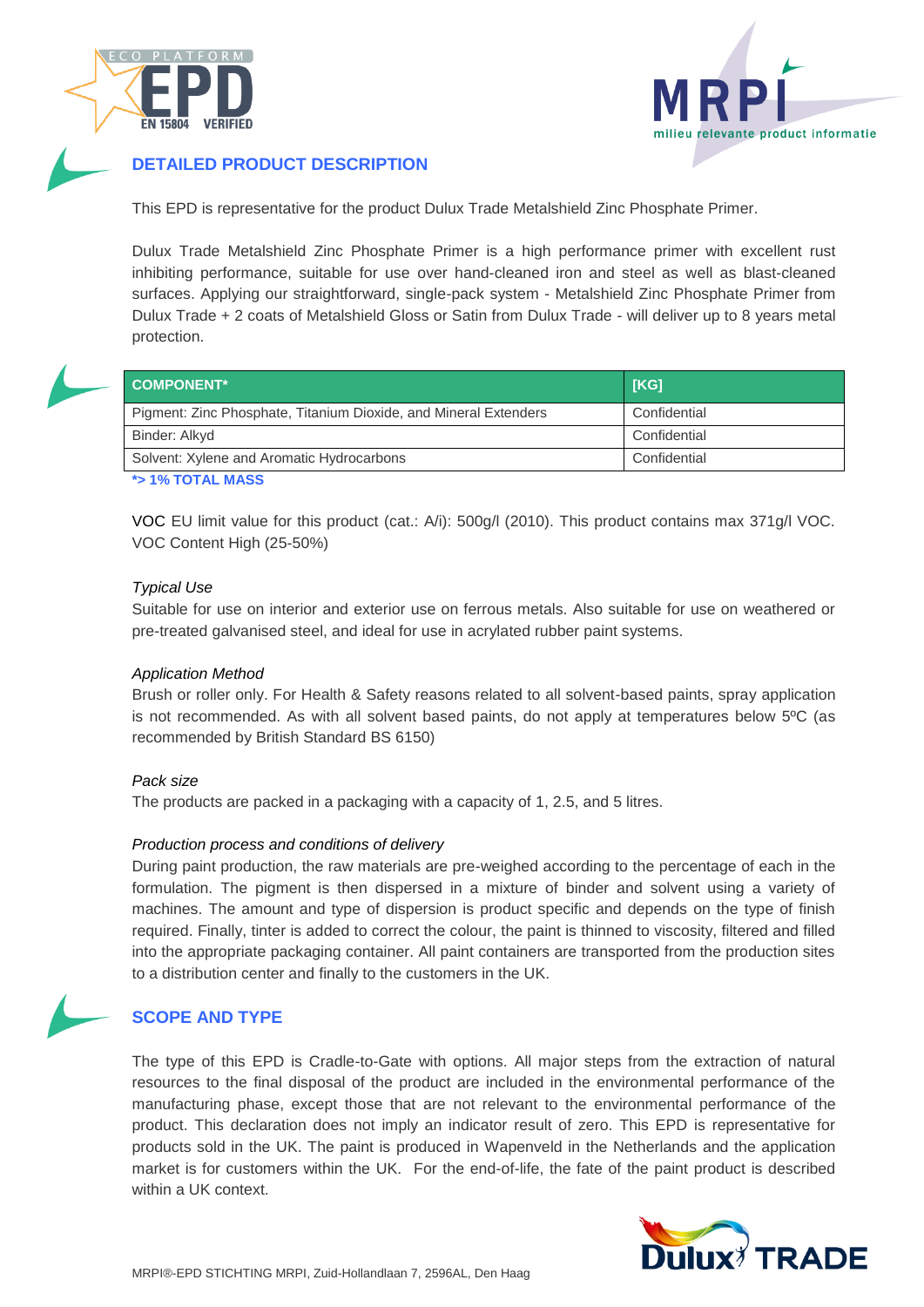



The software GaBi 6 Professional is used to perform the LCA. The background databases used are:

- Ecoinvent (2008)
- GaBi Professional Database (GaBi ts database, version 6.115)
- Plastics Europe (2006)

The validity of this EPD is in correspondence with the specifications of the LCA project report.

| <b>CONSTRUC</b><br><b>PRODUCT</b><br><b>TION</b><br><b>STAGE</b><br><b>PROCESS</b><br><b>STAGE</b> |           |                |                               |                | <b>USE STAGE</b><br><b>END OF LIFE STAGE</b> |                 |                                                                                                                              |             |                |                                                       |                       | <b>BENEFITS AND</b><br><b>LOADS</b><br><b>BEYOND THE</b><br><b>SYSTEM</b><br><b>BOUNDARIES</b> |                |                     |                |                                               |
|----------------------------------------------------------------------------------------------------|-----------|----------------|-------------------------------|----------------|----------------------------------------------|-----------------|------------------------------------------------------------------------------------------------------------------------------|-------------|----------------|-------------------------------------------------------|-----------------------|------------------------------------------------------------------------------------------------|----------------|---------------------|----------------|-----------------------------------------------|
| Raw material supply                                                                                | Transport | Manufacturing  | site<br>gate to:<br>Transport | Assembly       | <b>Jse</b>                                   | Maintenance     | Repair                                                                                                                       | Replacement | Refurbishement | energy use<br>Operational                             | Operational water use | De-construction<br>noiboliqome                                                                 | Transport      | processing<br>Waste | Disposal       | Recycling-<br>Recovery<br>potential<br>Reuse- |
| A <sub>1</sub>                                                                                     | A2        | A <sub>3</sub> | A4                            | A <sub>5</sub> | <b>B1</b>                                    | <b>B2</b>       | <b>B3</b>                                                                                                                    | <b>B4</b>   | <b>B5</b>      | <b>B6</b>                                             | <b>B7</b>             | C <sub>1</sub>                                                                                 | C <sub>2</sub> | C <sub>3</sub>      | C <sub>4</sub> | D                                             |
| X                                                                                                  | X         | X              | X                             | X              | X                                            | X<br>$\sqrt{ }$ | X<br>$\mathbf{L} = \mathbf{L} \cdot \mathbf{L} = \mathbf{L} \cdot \mathbf{L}$ and $\mathbf{L} = \mathbf{L} \cdot \mathbf{L}$ | X           | X              | X<br>the product of the problem of the product of the | X                     | X                                                                                              | X              | X                   | X              | <b>MNA</b>                                    |

 $X =$  included, MNA= module not assessed

All major steps from the extraction of natural resources to the final disposal of the product are included in the scope of the study. All impacts associated with the upstream production of materials and energy are included in the system boundaries. Mining activities and controlled landfills are included in the product systems. Similarly, wastewater treatment activities are also considered within the technological systems. The emissions and resource extractions derived from these processes are considered elementary exchanges between the product systems and the environment.



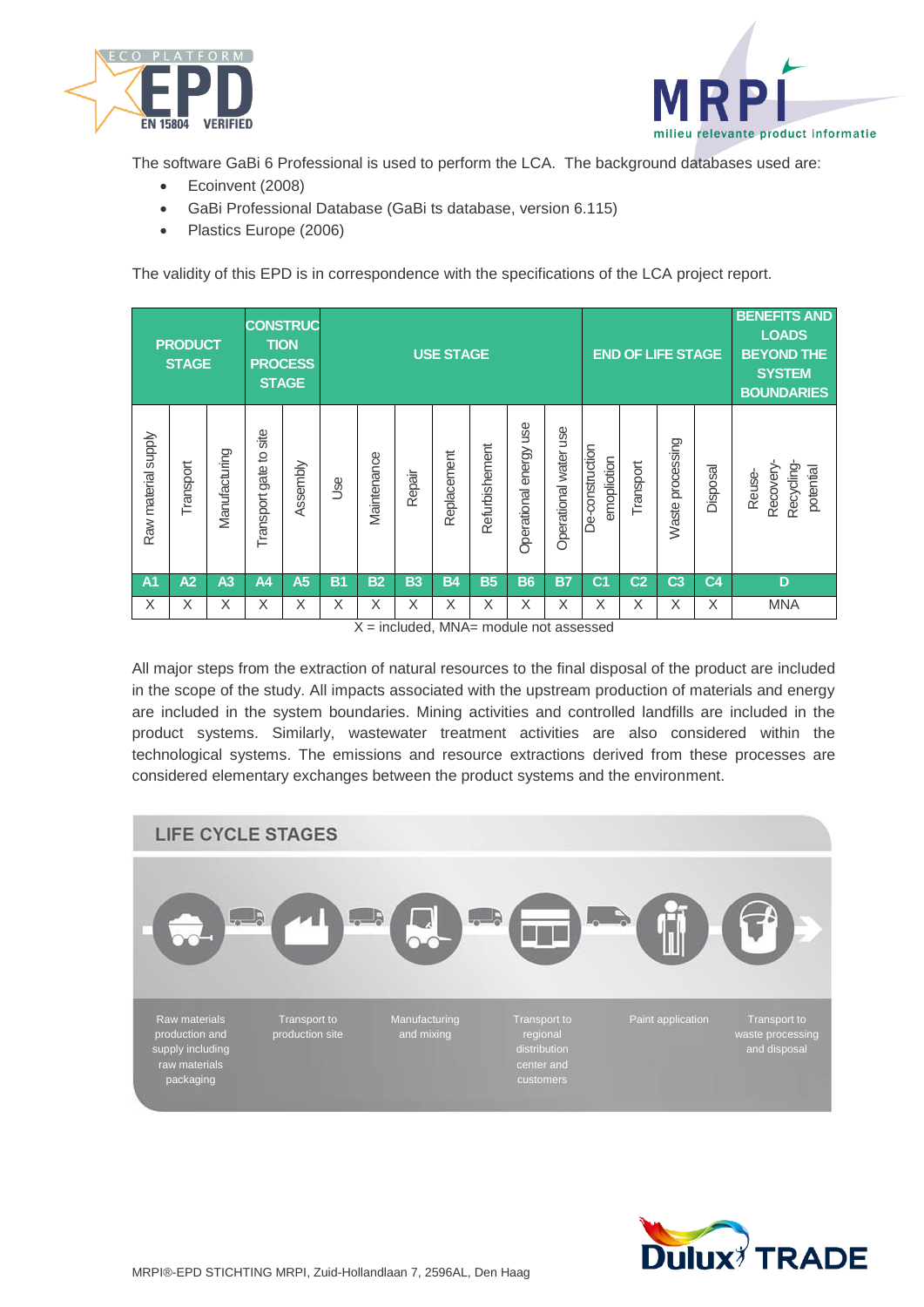



# **REPRESENTATIVENESS**

This EPD is representative for products sold in the UK. The paint is produced in one production site: Wapenveld in the Netherlands.

| <b>DULUX TRADE METALSHIELD ZINC PHOSPHATE PRIMER</b> |       |
|------------------------------------------------------|-------|
| Density (kg/l)                                       | 1.199 |
| Coverage $(m^2/l)$                                   |       |
| Number of Layers                                     |       |
| Total product used (kg/m <sup>2</sup> )              | 0.171 |



## **ENVIRONMENTAL IMPACT per functional or declared unit**

|             | <b>UNIT</b>                                                                  | A1 | A <sub>2</sub>       | A <sub>3</sub>       | <b>TOTAL</b> | A4        | A5            | B1       | B <sub>2</sub> | <b>B3</b> | B4       | B5 | <b>B6</b>   | B7       | C1       | C <sub>2</sub> | C3       | C4     | D          |
|-------------|------------------------------------------------------------------------------|----|----------------------|----------------------|--------------|-----------|---------------|----------|----------------|-----------|----------|----|-------------|----------|----------|----------------|----------|--------|------------|
|             |                                                                              |    |                      |                      | A1-A3        |           |               |          |                |           |          |    |             |          |          |                |          |        |            |
|             |                                                                              |    | 2.68 2.69 1.34       |                      | 2,69E-05     | 5.78 3.79 |               | $\Omega$ | 0              | $\Omega$  | $\Omega$ | 0  | $\Omega$    | $\Omega$ | $\Omega$ | 7.08           | $\Omega$ | 3.63   | <b>INA</b> |
|             | ADPE $\left \left[\text{kgSb-Eq.}\right]\right _{E-0.5} = -10 \text{ E}-0.7$ |    |                      |                      |              |           | E-10 E-09     |          |                |           |          |    |             |          |          | $E-11$         |          | $E-08$ |            |
| <b>ADPF</b> | [MJ]                                                                         |    | 9.65 5.46 2.82       |                      | $1,25E+01$   |           | 1.18 7.57     | $\Omega$ | 0              | 0         | $\Omega$ | 0  | $\mathbf 0$ | 0        | 0        | 1.44           | $\Omega$ | 7.63   | <b>INA</b> |
|             |                                                                              |    |                      | E+00 E-02 E+00       |              |           | E-01 E-03     |          |                |           |          |    |             |          |          | $E-02$         |          | $E-02$ |            |
| <b>GWP</b>  | [ $kg CO2$ -                                                                 |    | 5.15 3.98 9.92       |                      | 6.19E-01     | 8.57      | 6.99          | $\Omega$ | $\Omega$       | $\Omega$  | $\Omega$ | 0  | $\mathbf 0$ | $\Omega$ | $\Omega$ | 1.05           | $\Omega$ | 2.17   | <b>INA</b> |
|             | Eq.                                                                          |    | E-01 E-03 E-02       |                      |              |           | E-03 E-03     |          |                |           |          |    |             |          |          | $E-03$         |          | $E-01$ |            |
| ODP         | [kg CFC11-                                                                   |    | 5.07 1.06 1.41       |                      | 6,48E-08     |           | 3.93 1.44     | $\Omega$ | 0              | $\Omega$  | $\Omega$ | 0  | $\Omega$    | $\Omega$ | $\Omega$ | 4.82           | $\Omega$ | 7.14   | <b>INA</b> |
|             | Eq.]                                                                         |    | E-08 E-11 E-08       |                      |              |           | $E-14E-10$    |          |                |           |          |    |             |          |          | $E-15$         |          | $E-10$ |            |
| <b>POCP</b> | [kg ethene-                                                                  |    | 2.53 1.75            | 1.40                 | 3,95E-04     | 3.54      | 1.66          | $\Omega$ | 0              | $\Omega$  | $\Omega$ | 0  | $\mathbf 0$ | $\Omega$ | $\Omega$ | 4.34           | $\Omega$ | 3.77   | <b>INA</b> |
|             | Eq.]                                                                         |    | $E-04$ $E-06$ $E-04$ |                      |              |           | $E-06$ $E-02$ |          |                |           |          |    |             |          |          | $E-07$         |          | $E-06$ |            |
| AP          | [ $kg SO2$ -                                                                 |    | 1.63 2.07 3.53       |                      | 2,01E-03     |           | 3.96 4.09     | $\Omega$ | 0              | $\Omega$  | $\Omega$ | 0  | $\mathbf 0$ | $\Omega$ | $\Omega$ | 4.86           | $\Omega$ | 3.08   | <b>INA</b> |
|             | Eq.]                                                                         |    |                      | $E-03$ $E-05$ $E-04$ |              |           | $E-05$ $E-06$ |          |                |           |          |    |             |          |          | $E-06$         |          | $E-05$ |            |
| EP          | [kg $(PO4)3$ -                                                               |    | 7.56 4.72 1.90       |                      | 9,51E-04     |           | 9.66 1.33     | $\Omega$ | 0              | $\Omega$  | $\Omega$ | 0  | $\Omega$    | $\Omega$ | $\Omega$ | 1.18           | $\Omega$ | 9.27   | <b>INA</b> |
|             | Eq.]                                                                         |    |                      | E-04 E-06 E-04       |              |           | E-06 E-05     |          |                |           |          |    |             |          |          | $E-06$         |          | $E-04$ |            |

ADPE = Abiotic depletion potential for non-fossil resources; ADPF = Abiotic depletion potential for fossil resources, GWP = Global warming potential; ODP = Depletion potential of the stratospheric ozone layer; POCP = Formation potential of tropospheric ozone photochemical oxidants; AP = Acidification potential of land and water; EP = Eutrophication potential; HTP = Human Toxicity Potential; FAETP = Fresh-water Aquatic Ecotoxicity Potential; MAETP = Marine Aquatic Ecotoxicity Potential; TETP = Terrestrial Ecotoxicity Potential

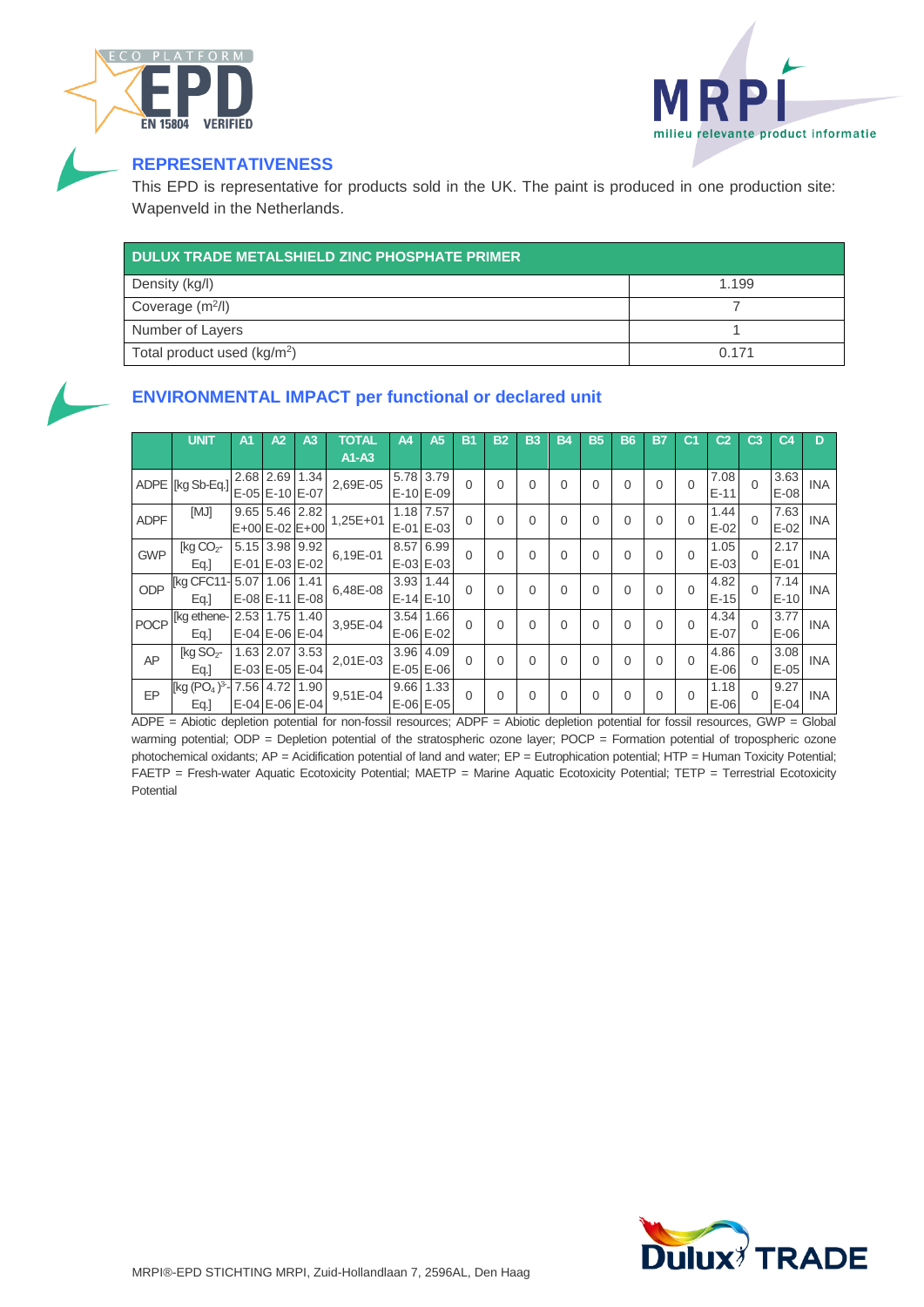



### **RESOURCE USE per functional or declared unit**

|              | <b>UNIT</b>               | A <sub>1</sub> | A2             | A <sub>3</sub>                   | TOTAL<br>A1-A3 | A4             | A <sub>5</sub>         | B1       | <b>B2</b> | <b>B3</b>      | <b>B4</b> | <b>B5</b> | <b>B6</b> | B7       | C1       | C <sub>2</sub> | C <sub>3</sub> | C4             | D          |
|--------------|---------------------------|----------------|----------------|----------------------------------|----------------|----------------|------------------------|----------|-----------|----------------|-----------|-----------|-----------|----------|----------|----------------|----------------|----------------|------------|
| <b>PERE</b>  | [MJ]                      | 1.25           | E-01 E-03 E-02 | $3.04$ 1.43                      | 1.42E-01       |                | 6.70 8.73<br>E-03 E-05 | $\Omega$ | 0         | $\overline{0}$ | $\Omega$  | $\Omega$  | $\Omega$  | 0        | $\Omega$ | 8.21<br>$E-04$ | $\Omega$       | 1.28<br>$E-07$ | <b>INA</b> |
| <b>PERM</b>  | [MJ]                      |                | 3.40 1.16 4.66 | E-03 E-07 E-04                   | 3.87E-03       | 1.02           | 1.15<br>E-14 E-05      | $\Omega$ | 0         | 0              | $\Omega$  | $\Omega$  | $\Omega$  | 0        | $\Omega$ | 1.25<br>$E-15$ | $\Omega$       | 1.16<br>$E-04$ | <b>INA</b> |
| <b>PERT</b>  | [MJ]                      |                | 1.28 3.04 1.48 | E-01 E-03 E-02                   | 1.46E-01       |                | 6.70 9.88<br>E-03 E-05 | $\Omega$ | 0         | 0              | $\Omega$  | $\Omega$  | $\Omega$  | 0        | $\Omega$ | 8.21<br>$E-04$ | $\Omega$       | 1.16<br>$E-04$ | <b>INA</b> |
| <b>PENRE</b> | [MJ]                      |                | 1.04 5.48 2.91 | E+01 E-02 E+00                   | $1.34E + 01$   |                | 1.18 1.03<br>E-01 E-02 | $\Omega$ | 0         | $\Omega$       | $\Omega$  | $\Omega$  | $\Omega$  | $\Omega$ | $\Omega$ | 1.45<br>$E-02$ | $\Omega$       | 9.54<br>$E-02$ | <b>INA</b> |
| <b>PENRM</b> | [MJ]                      |                |                | 7.38 5.83 8.28<br>E-04 E-11 E-06 | 7.47E-04       | $\Omega$       | 4.46<br>$E-08$         | $\Omega$ | 0         | $\Omega$       | $\Omega$  | $\Omega$  | $\Omega$  | 0        | $\Omega$ | $\Omega$       | $\Omega$       | 1.17<br>$E-06$ | <b>INA</b> |
| <b>PENRT</b> | [MJ]                      |                | 1.04 5.48 2.91 | E+01 E-02 E+00                   | $1.34E + 01$   | 1.18<br>$E-01$ | 1.03<br>$E-02$         | $\Omega$ | 0         | $\Omega$       | $\Omega$  | $\Omega$  | $\Omega$  | 0        | $\Omega$ | 1.45<br>$E-02$ | $\Omega$       | 9.54<br>$E-02$ | <b>INA</b> |
| <b>SM</b>    | [kg]                      | $\Omega$       | $\Omega$       | $\Omega$                         | $\mathbf{0}$   | $\Omega$       | $\Omega$               | $\Omega$ | 0         | 0              | $\Omega$  | $\Omega$  | $\Omega$  | 0        | $\Omega$ | $\Omega$       | 0              | $\Omega$       | <b>INA</b> |
| <b>RSF</b>   | [MJ]                      | 0              | $\Omega$       | $\Omega$                         | $\mathbf{0}$   | $\Omega$       | 0                      | $\Omega$ | 0         | 0              | $\Omega$  | $\Omega$  | $\Omega$  | 0        | $\Omega$ | 0              | 0              | $\Omega$       | <b>INA</b> |
| <b>NSRF</b>  | [MJ]                      | $\Omega$       | $\Omega$       | $\Omega$                         | $\Omega$       | $\Omega$       | $\Omega$               | $\Omega$ | 0         | $\Omega$       | $\Omega$  | $\Omega$  | $\Omega$  | $\Omega$ | $\Omega$ | $\Omega$       | $\Omega$       | $\Omega$       | <b>INA</b> |
| <b>FW</b>    | $\left[\text{m}^3\right]$ |                |                | 4.66 2.64 8.09<br>E-01 E-04 E-03 | 4.74E-01       |                | 5.46 1.11<br>E-04 E-04 | $\Omega$ | 0         | $\Omega$       | 0         | $\Omega$  | $\Omega$  | 0        | $\Omega$ | 6.69<br>$E-05$ | $\Omega$       | 4.35<br>$E-03$ | <b>INA</b> |

PERE = Use of renewable primary energy excluding renewable primary energy resources used as raw materials; PERM = Use of renewable primary energy resources used as raw materials; PERT = Total use of renewable primary energy resources; PENRE = Use of non-renewable primary energy excluding non-renewable primary energy resources used as raw materials; PENRM = Use of non-renewable primary energy resources used as raw materials; PENRT = Total use of non-renewable primary energy resources; SM = Use of secondary material; RSF = Use of renewable secondary fuels; NRSF = Use of nonrenewable secondary fuels; FW = Use of net fresh water

### **OUTPUT FLOWS AND WASTE CATEGORIES per functional or declared unit**

|             | UNIT | A <sub>1</sub> | A2       | A <sub>3</sub> | <b>TOTAL</b><br>$A1-A3$ | A4       | <b>A5</b>      | <b>B1</b> | <b>B2</b>   | B <sub>3</sub> | <b>B4</b>   | <b>B5</b> | <b>B6</b>   | B <sub>7</sub> | C1             | C <sub>2</sub> | C <sub>3</sub> | C4       | D          |
|-------------|------|----------------|----------|----------------|-------------------------|----------|----------------|-----------|-------------|----------------|-------------|-----------|-------------|----------------|----------------|----------------|----------------|----------|------------|
| <b>HWD</b>  | [kg] | 0              | 0        | 1.71<br>$E-03$ | 1.71E-03                | $\Omega$ | 3.42<br>$E-03$ | $\Omega$  | 0           | $\mathbf 0$    | $\mathbf 0$ | 0         | $\mathbf 0$ | $\Omega$       | 1.71<br>$E-01$ | $\Omega$       | 0              | $\Omega$ | <b>INA</b> |
| <b>NHWD</b> | [kg] | 0              | $\Omega$ | 1.92<br>$E-02$ | 1.92E-02                | $\Omega$ | $\overline{0}$ | $\Omega$  | $\mathbf 0$ | $\Omega$       | $\Omega$    | 0         | $\mathbf 0$ | $\Omega$       | $\Omega$       | $\overline{0}$ | 0              | $\Omega$ | <b>INA</b> |
| <b>RWD</b>  | [kg] | 0              | $\Omega$ | $\Omega$       | $\mathbf{0}$            | 0        | $\Omega$       | $\Omega$  | $\Omega$    | $\Omega$       | $\Omega$    | 0         | $\Omega$    | $\Omega$       | $\Omega$       | $\Omega$       | $\Omega$       | $\Omega$ | <b>INA</b> |
| <b>CRU</b>  | [kg] | $\overline{0}$ | $\Omega$ | $\Omega$       | $\overline{0}$          | $\Omega$ | 4.79<br>$E-06$ | $\Omega$  | $\Omega$    | $\Omega$       | $\Omega$    | 0         | $\Omega$    | $\Omega$       | $\Omega$       | $\Omega$       | $\Omega$       | $\Omega$ | <b>INA</b> |
| <b>MFR</b>  | [kg] | 0              | $\Omega$ | $\Omega$       | $\mathbf 0$             | $\Omega$ | 8.65<br>$E-03$ | $\Omega$  | 0           | $\mathbf 0$    | $\Omega$    | 0         | $\mathbf 0$ | $\Omega$       | $\Omega$       | $\Omega$       | 0              | $\Omega$ | <b>INA</b> |
| <b>MER</b>  | [kg] | 0              | $\Omega$ | $\Omega$       | $\mathbf 0$             | 0        | $\Omega$       | $\Omega$  | 0           | 0              | $\Omega$    | 0         | $\mathbf 0$ | $\overline{0}$ | $\Omega$       | $\Omega$       | $\Omega$       | $\Omega$ | <b>INA</b> |
| EEE         | [MJ] | 0              | $\Omega$ | $\Omega$       | $\mathbf 0$             | $\Omega$ | $\Omega$       | $\Omega$  | 0           | $\Omega$       | $\Omega$    | 0         | $\mathbf 0$ | $\Omega$       | $\Omega$       | $\Omega$       | $\Omega$       | $\Omega$ | <b>INA</b> |
| EET         | [MJ] | 0              | 0        | $\Omega$       | $\mathbf 0$             | 0        | $\mathbf{0}$   | 0         | 0           | 0              | 0           | 0         | $\mathbf 0$ | $\overline{0}$ | 0              | 0              | 0              | $\Omega$ | <b>INA</b> |

HWD = Hazardous waste disposed; NHWD = Non-hazardous waste disposed; RWD = Radioactive waste disposed; CRU = Components for re-use; MFR = Materials for recycling; MER = Materials for energy recovery; EEE = Exported electrical energy; ETE = Exported thermal energy

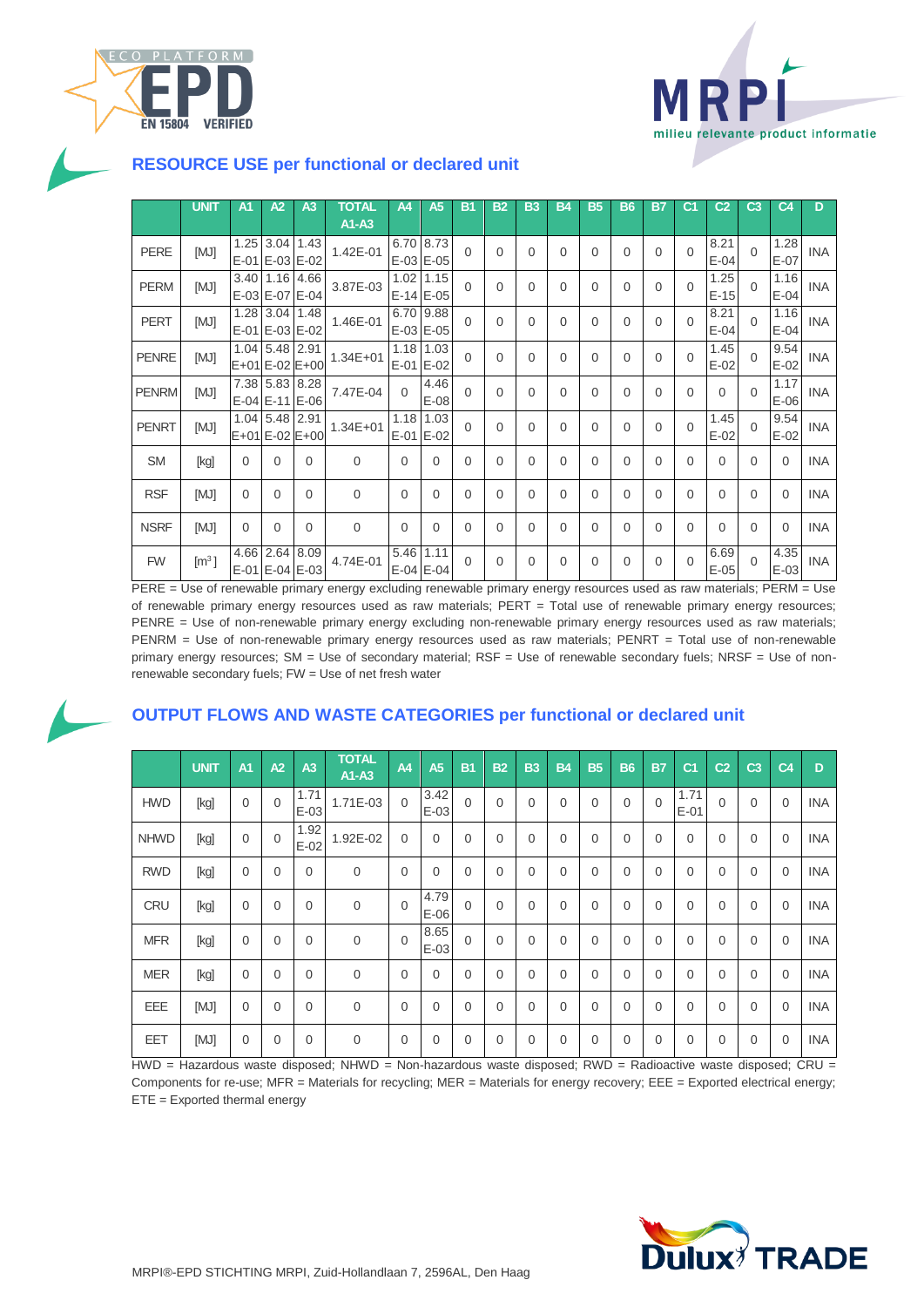



### **CALCULATION RULES**

#### *Cut off criteria*

The only cut-off is considered in the installation stage (A5). The energy consumed during application, used for instance in spray applicators, has not been included due to its insignificance.

#### *Data quality and data collection period*

Specific data was collected from AkzoNobel though a questionnaire, including inquiries about paint characteristics and packaging, logistics data (e.g. transport), production information and end-of-life. The data collection period for specific data was the year 2016.

Data gaps (i.e. transport data) were covered with data from previous internal AkzoNobel LCA studies, concerning the same type of products (paints and coatings). Generic data (i.e. upstream acquisition and production of raw materials, energy generation, transport, waste treatment processes) was selected from different publicly available databases, such as Ecoinvent, ThinkStep and Plastics Europe. In the case of missing data, a relevant proxy was searched and adjusted to the corresponding unit process.

#### *Allocation procedure*

To allocate the emissions and inputs to the manufactured products, the decision-hierarchy in ISO 14044 is used (ISO 2006). It is not possible to sub-divide the site data into a more detailed level or find physical causalities between inputs and outputs, thus allocation is done based on mass, considering the annual production of paint product for each site. The paint production is basically a process of mixing ingredients and, therefore, the environmental impact is fairly to be related to the mass of the products.

### **SCENARIOS AND ADDITIONAL TECHNICAL INFORMATION**

#### *A1. Raw materials supply*

This module considers the extraction and processing of all raw materials and energy which occur upstream to the Dulux Trade Metalshield Zinc Phosphate Primer manufacturing process, as well as waste processing up to the end-of waste state.

#### *A2. Transport of raw materials to manufacturer*

This includes the transport distance of the raw materials to the manufacturing facility via road, boat and/or train.

| <b>PARAMETER</b>                     | <b>TRANSPORT TO WAPENVELD</b>            |                                           |                          |  |  |  |  |  |
|--------------------------------------|------------------------------------------|-------------------------------------------|--------------------------|--|--|--|--|--|
| Vehicle type                         | Lorry 34t-40<br>payload average<br>fleet | Truck 40t-60t<br>payload average<br>fleet | Container ship<br>coast  |  |  |  |  |  |
| <b>Distance</b>                      | 249 km                                   | 121 km                                    | 35 km                    |  |  |  |  |  |
| Capacity utilisation                 | 60%                                      | 60%                                       | 70%                      |  |  |  |  |  |
| Bulk density of transported products | 1012.5 kg/ $m3$                          | 1012.5 kg/m <sup>3</sup>                  | 1012.5 kg/m <sup>3</sup> |  |  |  |  |  |

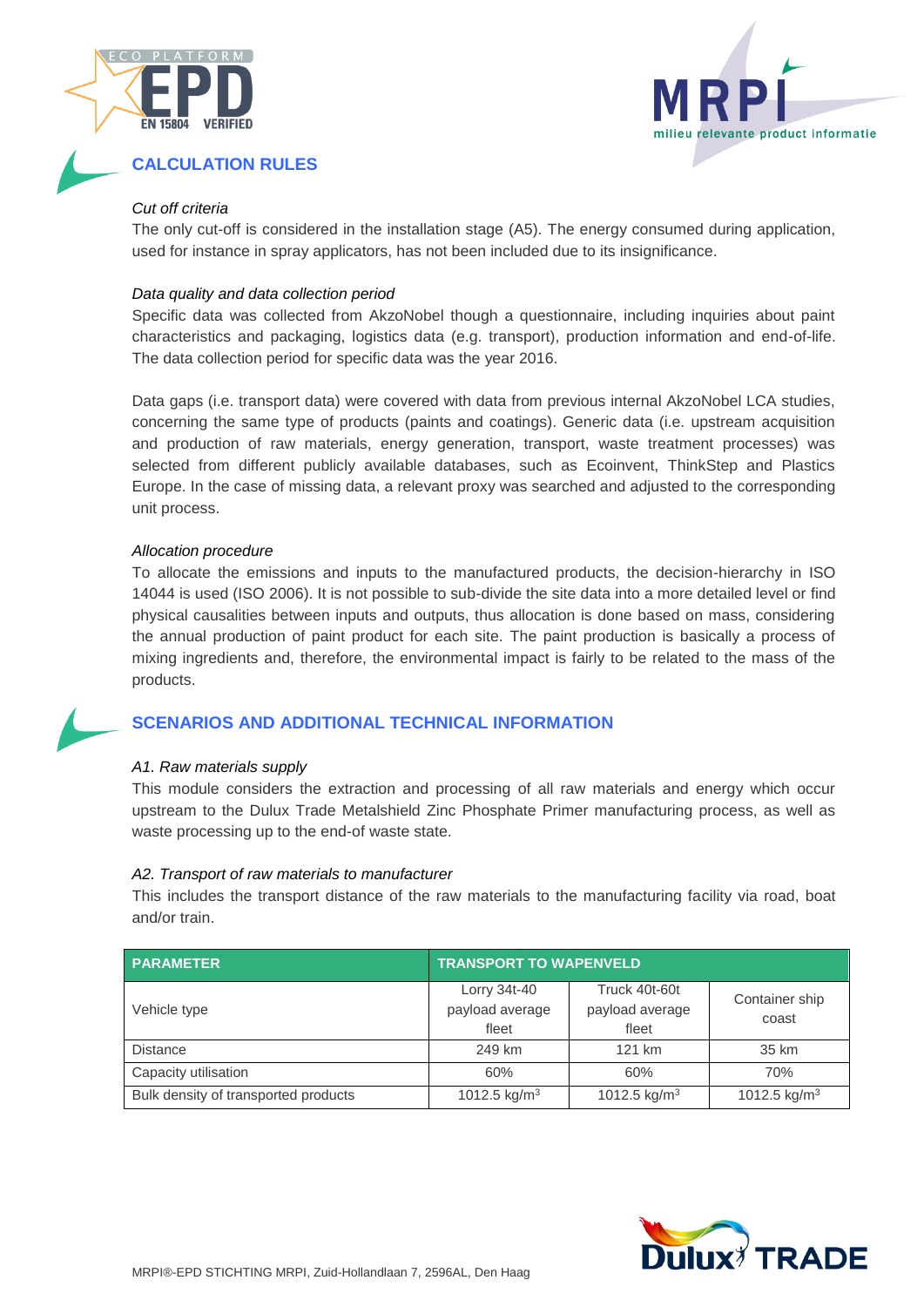



#### *A3. Manufacturing*

This module covers the manufacturing of the Dulux Trade Metalshield Zinc Phosphate Primer paint and includes all processes linked to production such as storing, mixing, packing and internal transportation. Use of electricity, fuels and auxiliary materials in paint production is taken into account as well.

Data regarding paint production was provided for the manufacturing site where the Dulux Trade Metalshield Zinc Phosphate Primer paints are produced: Wapenveld, in the Netherlands. Primary data and site-specific data were retrieved. Transportation distances and transportation modes for raw materials, paint packaging and transportation to customer are based on an average of the default transport scenarios. For power used at the Dutch site, the country electricity mix for the year 2015 was chosen. For upstream (raw material processes) and downstream processes (application, use, and waste processing) generic data is used when no specific data is obtained.

The construction site data includes lighting, heating, offices, etc. The manufacture of production equipment and infrastructure is not included in the system boundary.

Packaging-related flows in the production process and all up-stream packaging are included in the manufacturing module. For the end-of-life packing of the paints a landfill scenario is assumed.

#### *A4. Transport to Regional Distribution Centre and customer*

All paint containers are transported from the Wapenveld manufacturing facilities into a distribution centre and then finally to the customer.

| <b>PARAMETER</b>                     | <b>WAPENVELD TO RDC</b>                | <b>RDC TO CUSTOMER</b>                |
|--------------------------------------|----------------------------------------|---------------------------------------|
| Vehicle type                         | Truck 40t-60t payload<br>average fleet | Lorry 34t-40 payload<br>average fleet |
| <b>Distance</b>                      | 652 km                                 | 213 km                                |
| Capacity utilisation                 | 60%                                    | 60%                                   |
| Bulk density of transported products | 1290.5 kg/m <sup>3</sup>               | 1290.5 kg/m <sup>3</sup>              |

#### *A5. Application and use*

This module includes the environmental aspects and impacts associated with the application and of the paint. It is assumed that no energy is required during the application of this paint. The use of paintbrushes and other appliances used during application are not included

There are some raw materials added in the paint formulations which contain small amounts of solvents. The VOC emissions during application of paint are included in this module.

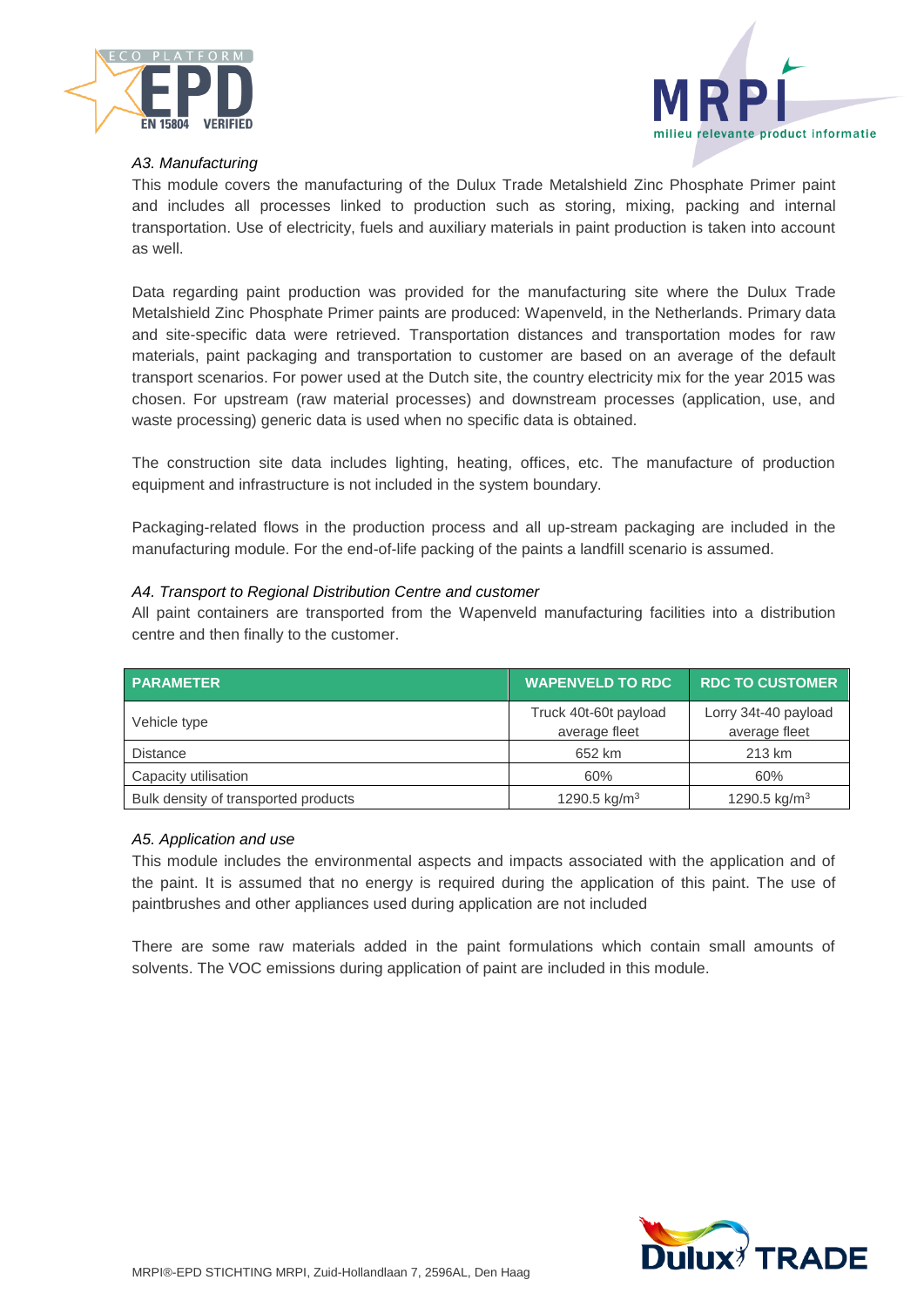



#### *C2. Transport to incineration or landfill*

This module includes one-way transportation distance of the demolition or sorting site to the dump site.

| <b>PARAMETER</b>                     | <b>TRANSPORT TO WASTE</b><br><b>PROCESSING</b> |
|--------------------------------------|------------------------------------------------|
| Vehicle type                         | Truck 34t-40t payload average fleet            |
| <b>Distance</b>                      | 100 km                                         |
| Capacity utilisation                 | 60%                                            |
| Bulk density of transported products | 1290.5 kg/m <sup>3</sup>                       |

#### *C3. Waste processing and C4. Disposal*

The end of life stage is encompassed in these modules. It is assumed that paint is used as interior paint and exterior paint. In both cases, it is assumed that part of the paint is lost during application and the rest is applied.

| <b>CLASSIFICATION OF PAINT, BASED ON</b><br><b>FUNCTION</b> | % SOLD PAINT IN<br>WALLS > 100<br><b>YEARS</b> | % OF SOLD PAINT   % OF SOLD PAINT<br><b>TO LANDFILLED</b> | <b>TO INCINERATION</b> |
|-------------------------------------------------------------|------------------------------------------------|-----------------------------------------------------------|------------------------|
| Interior Masonry Wall                                       | 70.4%                                          | 9.6%                                                      | 20%                    |
| Exterior, Trim and other paints                             | 88.0%                                          | 12.0%                                                     | $0.0\%$                |

The main difference between interior and exterior paint is that for interior paints it is assumed that a percentage (20%) of the applied paint stays for more than 100 years. This is not valid for exterior paint because it is assumed that the polymer in exterior conditions will be flaking and finally disposed away.



### **ADDITIONAL INFORMATION ON ENVIRONMENTAL IMPACTS**

The CML-IA methods do not have characterization factors for the "unspecified VOC" emission flow in the Global Warming Potential environmental impact category. However, VOCs are known to have influence in this category. In order to include the impacts of the VOCs and align with current practice of AkzoNobel, it was decided to calculate the VOC impact on Global Warming Potential separately. The Global Warming Potential impact category has been modified, adding a generic factor of 8 KgCO2-eq/kg VOC, which is in line with AkzoNobel characterisation factors for carbon reporting.

|                                                                                      | <b>UNIT</b>                         | A <sub>1</sub> | A2             | A <sub>3</sub> | A <sub>4</sub> | A <sub>5</sub> | C <sub>2</sub> | C <sub>4</sub> |
|--------------------------------------------------------------------------------------|-------------------------------------|----------------|----------------|----------------|----------------|----------------|----------------|----------------|
| Global Warming potential (GWP<br>100 years)                                          | [kg<br>CO <sub>2</sub> -<br>$Eq.$ ] | 5.15<br>$E-01$ | 3.98<br>$E-03$ | 9.92<br>$E-02$ | 8.57<br>$E-03$ | 6.99<br>$E-03$ | 1.05<br>$E-03$ | 2.17<br>$E-01$ |
| Global Warming potential (GWP<br>100 years) including VOC<br>characterization factor | [kg<br>CO <sub>2</sub> -<br>$Eq.$ ] | 5.15<br>$E-01$ | 3.98<br>$E-03$ | 1.01<br>$E-01$ | 8.57<br>$E-03$ | 5.09<br>$E-01$ | 1.05<br>$E-03$ | 2.17<br>$E-01$ |